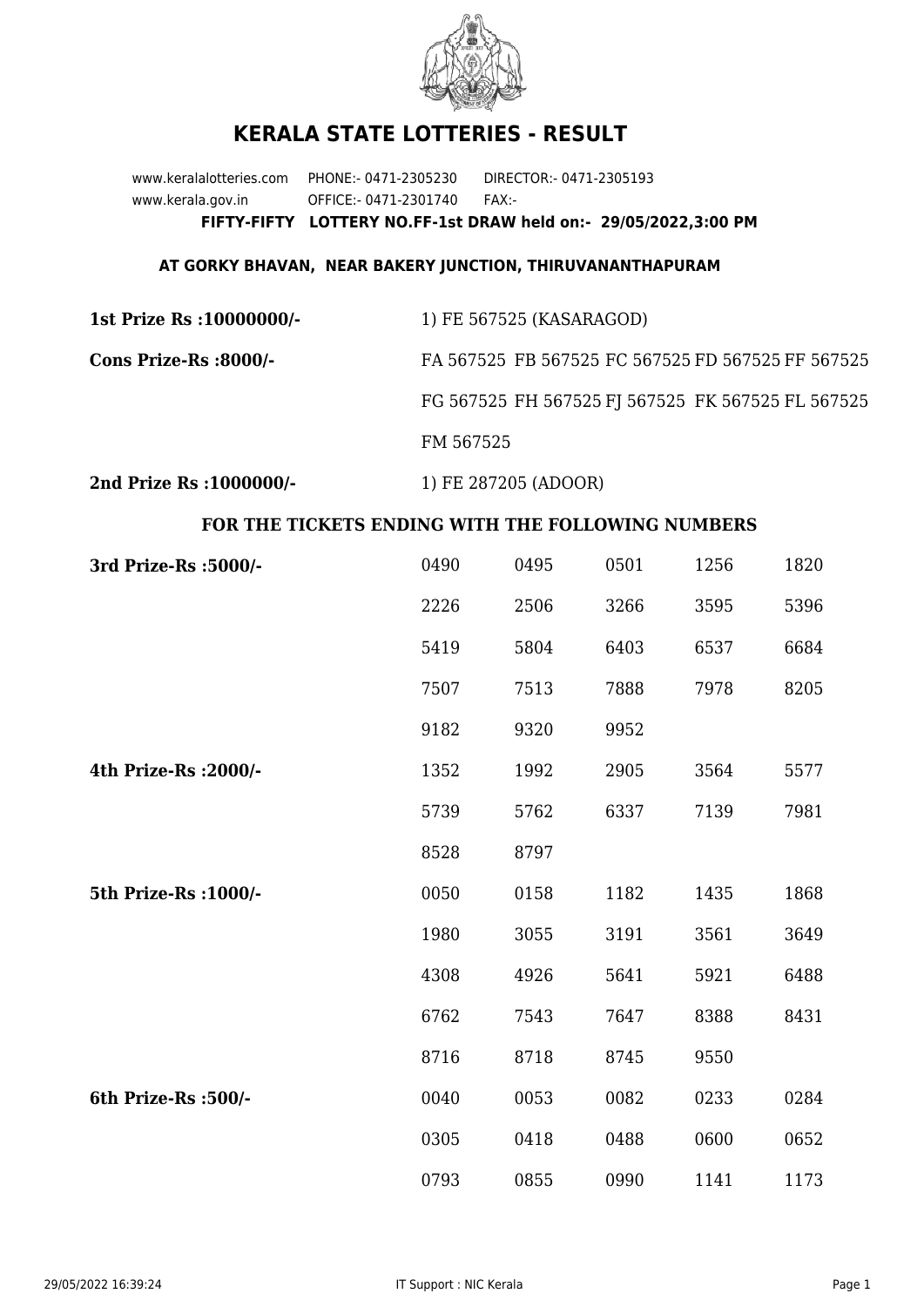| 1199 | 1249 | 1355 | 1468 | 1515 |
|------|------|------|------|------|
| 1712 | 1747 | 1778 | 1877 | 2135 |
| 2150 | 2221 | 2419 | 2487 | 2588 |
| 2713 | 2828 | 2863 | 3002 | 3005 |
| 3026 | 3248 | 3307 | 3322 | 3692 |
| 3875 | 3885 | 3995 | 4118 | 4213 |
| 4243 | 4305 | 4436 | 4481 | 4618 |
| 4730 | 4844 | 5293 | 5449 | 5695 |
| 5822 | 5826 | 5861 | 6007 | 6027 |
| 6044 | 6228 | 6285 | 6357 | 6446 |
| 6457 | 6786 | 6822 | 6918 | 7001 |
| 7127 | 7148 | 7420 | 7519 | 7801 |
| 7929 | 8186 | 8192 | 8324 | 8338 |
| 8467 | 8527 | 8560 | 8823 | 8868 |
| 8926 | 8954 | 8973 | 9034 | 9157 |
| 9229 | 9411 | 9443 | 9520 | 9592 |
| 9829 |      |      |      |      |
| 0036 | 0193 | 0681 | 0846 | 0874 |
| 0898 | 0977 | 1057 | 1094 | 1131 |
| 1267 | 1276 | 1314 | 1743 | 1754 |
| 1878 | 1979 | 1991 | 2009 | 2228 |
| 2392 | 2550 | 2577 | 2579 | 2581 |
| 2873 | 2979 | 3296 | 3310 | 3326 |
| 3341 | 3360 | 3398 | 3450 | 3525 |
| 3551 | 3629 | 3682 | 3687 | 3707 |
| 3893 | 3907 | 3913 | 3928 | 4142 |
| 4334 | 4377 | 4532 | 4534 | 4650 |
| 4728 | 4815 | 4872 | 4887 | 4941 |
| 5402 | 5415 | 5494 | 5620 | 5649 |

7th Prize-Rs : 100/-